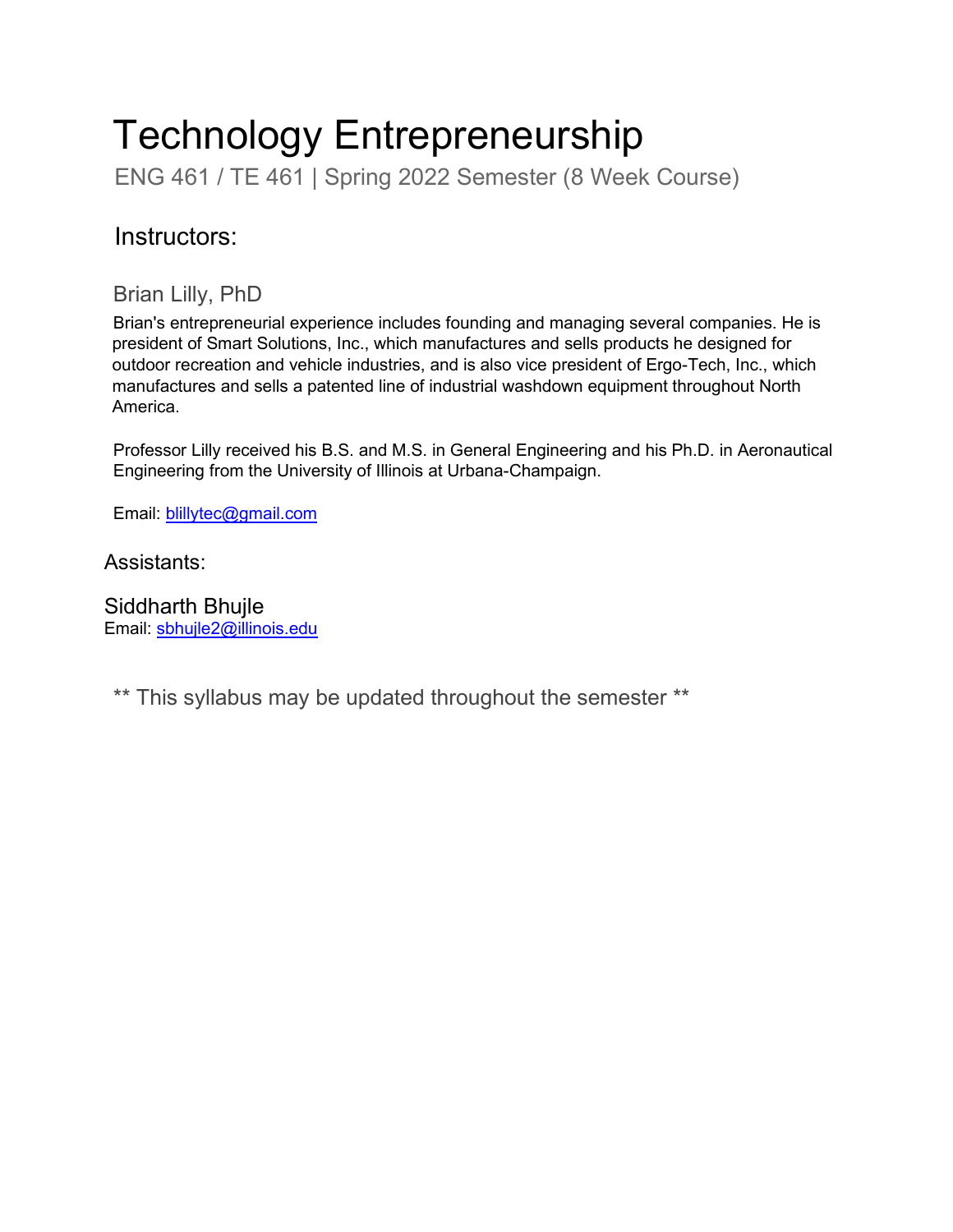## Location: 206 Transportation Building

Office Hours: TBD

Zoom Meeting Information:

Join Zoom Meeting https://illinois.zoom.us/j/87346809272?pwd=NDRNdkZXNHpjdVdoMGVBVmhFQitDZz09

Meeting ID: 873 4680 9272 Password: 189657

# Text:

There is no required textbook

# Course Description:

The course covers a broad range of topics that critically affect technology-based companies and start-up businesses. Primary emphasis is placed on the marketing concerns, company financials, and business plan preparation for these technology-based businesses. The students will apply this information by preparing a business plan for a technology-based product or service of their choice. As an alternative to a business plan, some students will produce prototypes of their idea or work on a grant/funding proposal for their work. Plans may be prepared in teams or as individuals. Several of the best plans will be entered into the Cozad Business Plan competition. The class lectures and case study discussions will cover considerable material that may not be contained in the textbook. Therefore, class attendance and class participation are an important component of the final grade. Prerequisite: An entrepreneurial spirit and a passion for solving the world's problems with innovative products and solutions.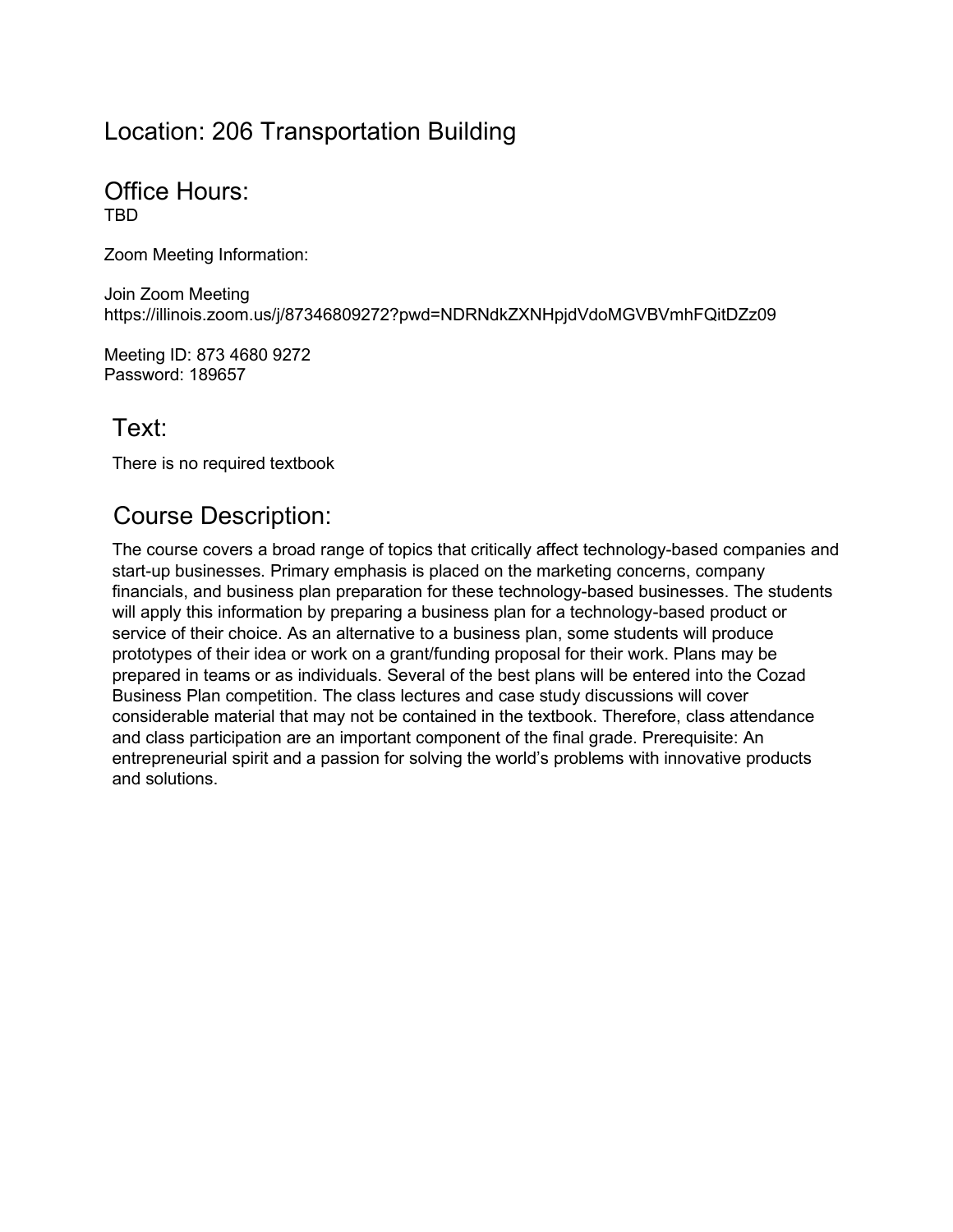**Reading assignments, chapter exercises, and case study summaries are due on the date shown at the start of class. No late work will be accepted. All assignments and dates are subject to change.**

**Note: TBD means To Be Determined.**

## Grading:

- 40% Project
- 15% Homework Due on the date shown
- 20% Final Presentation
- 10% Final Multimedia Communication File about Product-Market Fit
- 15% Attendance and class participation (show up for zoom)

**PRESENTATION/MEETING DAYS** will be held approximately once a month. Due to Covid, presentations are prepared in video format and turned into compass prior to the class meeting.

**CASE STUDIES** will be assigned most weeks. Your written assignments are due on compass before class starts. Please bring a copy to the zoom meeting as a reference during discussion.

For each case study, you are required to write a critical review before we discuss the case in class. Please bring a paper copy of the review to class.

Critical Review Requirements

- Identify and describe key individuals and organizations
- Create a timeline of events
- Identify and describe key decisions
- Give a recommendation and reasoning for action to be taken
- Discuss environmental, social, or economic challenges if applicable
- Discuss the relevance of this case study to your entrepreneurial concept

*Your critical review of each case study should be approximately 1 page typed, single-spaced. Due dates are posted on the syllabus. No credit will be given to late assignments.*

**Case Studies**: We will have several Case Studies this semester. As mentioned before, they are due before the beginning of each class. We will discuss each study in class. Our goal of the case studies is to stimulate your business mind. Pay attention to the Case Study Critical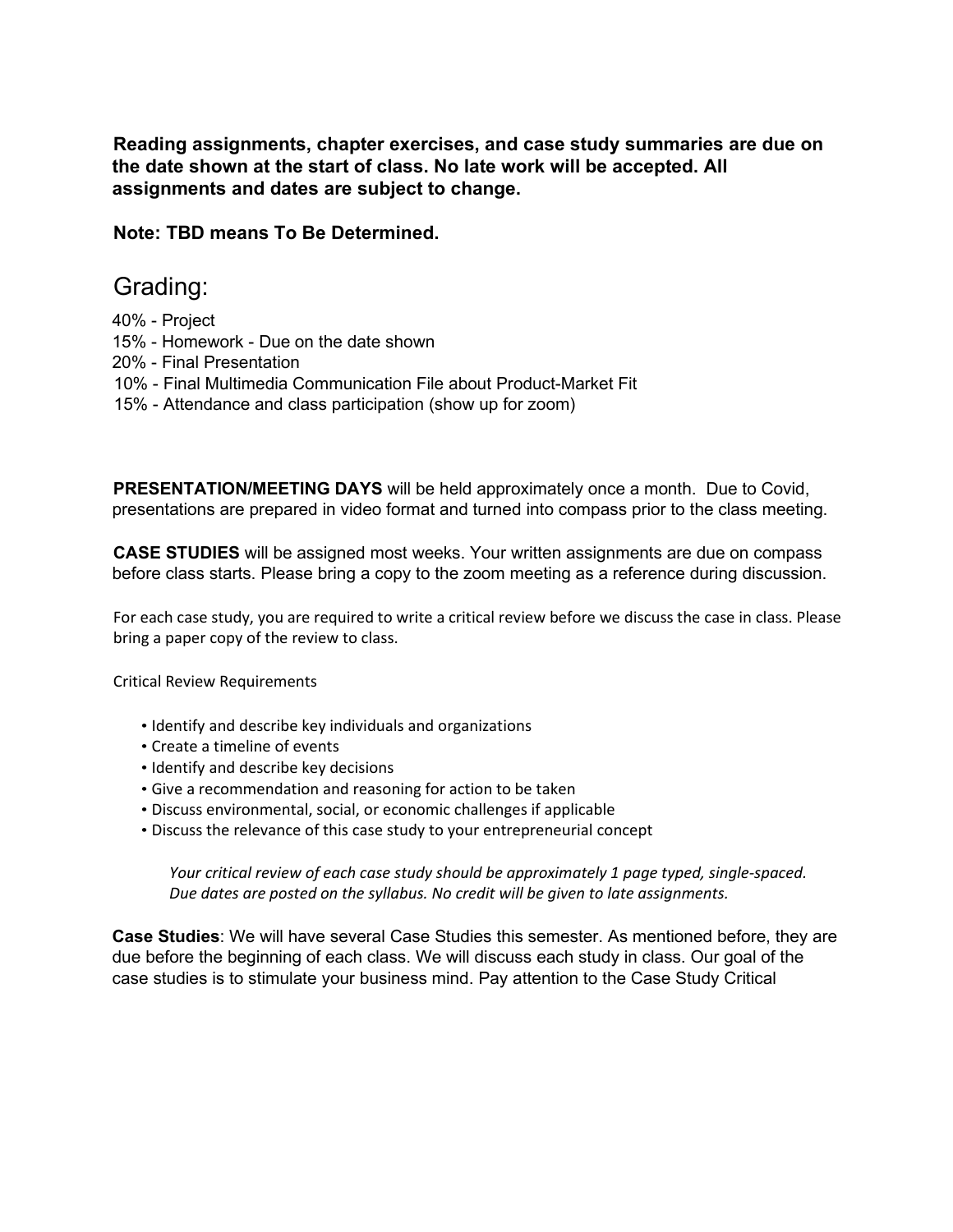Requirements. Really try to draw parallels between each study and your plans for the future. If you are a budding entrepreneur, you can learn a lot from these documents and our discussions. Each case study is worth 50 points. All together it will make up 40% of your final grade. On Compass you can view good and bad examples of Case Studies from previous semesters. Do not submit one paragraph and take time to format your paper. It does not need to be longer than one page, size 12, Times New Roman. It should take you no more than an hour (outside of the reading) to complete each study and receive full credit.

**Project Progress**: In this course, we want to see you bring your ideas to life. Specifically, bring ideas that have great potential. By the second week you will decide on your semester long project. For this project, you may work alone or in a team (no more than 3 people), to construct a business model, minimum viable product, presentation, apply for grants, scholarships, incubators, and accelerators and attempt to start a business. Your initial idea must be approved by the instructors, but we are pretty much open to everything.

We **do not** expect you to form a full company and break a million dollars in sales in one semester but we want to see **REAL PROGRESS**. You need to create measurable milestones to be reached throughout the course. These milestones are the criteria we will use to grade your work. Again, if a milestone is something big, it is ok that it was not reached, as long as significant effort has been shown.

This class is designed to be interactive, not overly-demanding, and we hope that you will enjoy it. It is a core class for the Innovation, Leadership and Engineering Entrepreneurship program so we take our work seriously, and we want you to be an engaged and active student. We want to see you advance and grow as engineers, entrepreneurs, and as adults.

| D<br>A<br>Y | Date | <b>Lecture/Discussion</b>                                                                       | <b>Assignments Due as Noted</b>                                                                                                        |
|-------------|------|-------------------------------------------------------------------------------------------------|----------------------------------------------------------------------------------------------------------------------------------------|
| Day<br>1    | 1/19 | <u> Zoom meeting 9am – </u><br>10 am Introduction<br>Syllabus<br>Past successes<br>Case Studies | Nothing due                                                                                                                            |
| Day<br>2    | 1/24 | Watch Video 1 Topic<br>Exercise in company<br>startup<br>Grant opportunities                    | 1-2 paragraphs describing your idea(s) submitted by 9 AM on Day<br>3.<br>Turn in 10 bullet points from video 1. Due before 9 AM Day 3. |
| Day<br>3    | 1/26 | Zoom meeting 9am-10am<br>Business idea discussion                                               | Refine business idea. Due by 9 AM on Day 5.                                                                                            |
| Day<br>4    | 1/31 | Watch video 2 Case Study<br>1: John Roughneen                                                   | Turn in 10 bullet points from video 2 due before 9 AM Day 5<br>Case Study 1: John Roughneen write-up due before 9 AM Day 5.            |

## Class Schedule: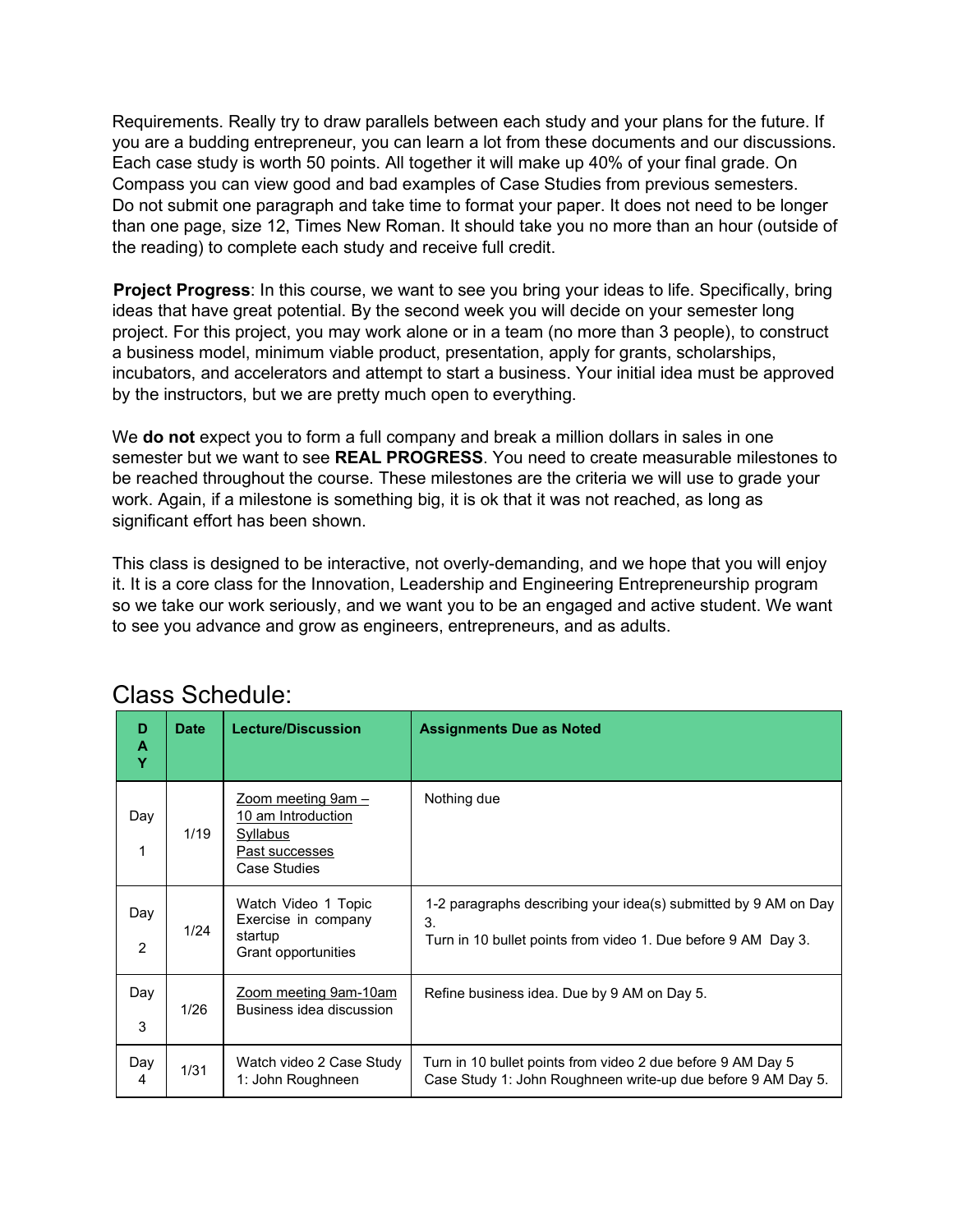| Day<br>5              | 2/2  | Zoom meeting 9am - 10<br>am<br>Watch video 3 Business<br>Communication: How to<br><b>Present Your Ideas</b>            | Turn in 10 bullet points from video 3 due before 9 AM Day 7<br>Watch -- https://www.youtube.com/watch?v=QoAOzMTLP5s<br>Watch -- https://www.youtube.com/watch?v=IP0cUBWTgpY<br>Submit three sentences about who you think your customer is<br>and what your value proposition is right now.<br>Record a max 2-minute video overview of your business idea. Due<br>before 9 AM Day 7. |
|-----------------------|------|------------------------------------------------------------------------------------------------------------------------|--------------------------------------------------------------------------------------------------------------------------------------------------------------------------------------------------------------------------------------------------------------------------------------------------------------------------------------------------------------------------------------|
| Day                   |      | Watch video 4 Case                                                                                                     | Turn in 10 bullet points from video 4 due before 9 AM Day 7.                                                                                                                                                                                                                                                                                                                         |
| 6                     | 2/7  | Study 2: Jim Poss                                                                                                      | Case Study 2: Jim Poss summary due before 9 AM Day 7                                                                                                                                                                                                                                                                                                                                 |
|                       |      |                                                                                                                        | Prepare Business Model Canvas due before 9 AM Day 7                                                                                                                                                                                                                                                                                                                                  |
| Day<br>$\overline{7}$ | 2/9  | Zoom meeting 9am-10am<br>Watch video 5<br>Multimedia<br>Communication and<br>Introduction of Final<br>Video Assignment | Turn in 10 bullet points from video 5 due before Day 9<br>Prepare midterm presentation - Check out "Sample Midterm<br>Videos" on Compass Due before 9 AM Day 9.                                                                                                                                                                                                                      |
| Day<br>8              | 2/14 | Watch video 6 Marketing<br>& How to Sell                                                                               | Prepare midterm presentation - Check out "Sample Midterm<br>Videos" on Compass due before 9 AM Day 9.<br>Turn in 10 bullet points from video 6 due 9 AM Day 9.                                                                                                                                                                                                                       |
|                       |      |                                                                                                                        |                                                                                                                                                                                                                                                                                                                                                                                      |
| Day                   | 2/16 | Zoom meeting 9am -10am<br>Midterm                                                                                      | Revised business model canvas is due 9 AM Day 11.<br>Turn in 10 bullet points from video 7 due 9 AM Day 11.                                                                                                                                                                                                                                                                          |
| 9                     |      | Presentation                                                                                                           |                                                                                                                                                                                                                                                                                                                                                                                      |
| Day<br>10             | 2/21 | Watch video 7 Family<br><b>Business</b>                                                                                | Work on Final Presentation: Competitive matrix,<br>competition slide (See examples om Compass) Due<br>before 9 AM Day 15.                                                                                                                                                                                                                                                            |
|                       |      |                                                                                                                        | Turn in 10 bullet points from video 7 Due 9 AM Day 11                                                                                                                                                                                                                                                                                                                                |
| Day<br>11             | 2/23 | Zoom meeting 9am -10am                                                                                                 | Work on Final Presentation (See examples on Compass)<br>Due 9 AM Day 15.<br>Case Study 3: Howard Head summary due by 9 AM Day 13<br>Watch video 8 & turn in 10 bullet points due by 9 AM Day 13                                                                                                                                                                                      |
|                       |      |                                                                                                                        |                                                                                                                                                                                                                                                                                                                                                                                      |
| Day<br>12             | 2/28 | Watch video 9<br><b>Distribution Strategies</b>                                                                        | Work on Final Presentation: Funding Plan / Financial<br>Projections / Key Metrics slides (See examples on Compass)<br>Due 9 AM Day 15.<br>Watch video 9 & turn in 10 bullet points from video 9 due 9 AM Day<br>13.                                                                                                                                                                  |
| Day                   | 3/2  | <u>Zoom meeting 9am -10am</u><br>Working session on their                                                              | Work on Final Presentation: Sales strategy, Go to Market<br>slides (See examples on Compass) Due 9 AM Day 15                                                                                                                                                                                                                                                                         |
| 13                    |      | ideas and progress                                                                                                     | Watch video 10 & turn in 10 bullet points due by 9 AM Day 15                                                                                                                                                                                                                                                                                                                         |
| Day                   |      | Watch video 11<br><b>Manufacturing &amp;</b>                                                                           | Work on Final Presentation: remaining slides, Executive                                                                                                                                                                                                                                                                                                                              |
| 14                    | 3/7  | outsourcing                                                                                                            | Summary, Presentation Video<br>(See examples on Compass) Due 9 AM Day 15<br>Turn in 10 bullet points from video due 9 AM Day 15                                                                                                                                                                                                                                                      |
| Day                   | 3/9  | Zoom meeting 9am -10am<br><b>To Watch Final</b>                                                                        | <b>Final Presentation Files Due (Pitch Deck Slides,</b><br><b>Executive Summary, 2 Minute Video)</b>                                                                                                                                                                                                                                                                                 |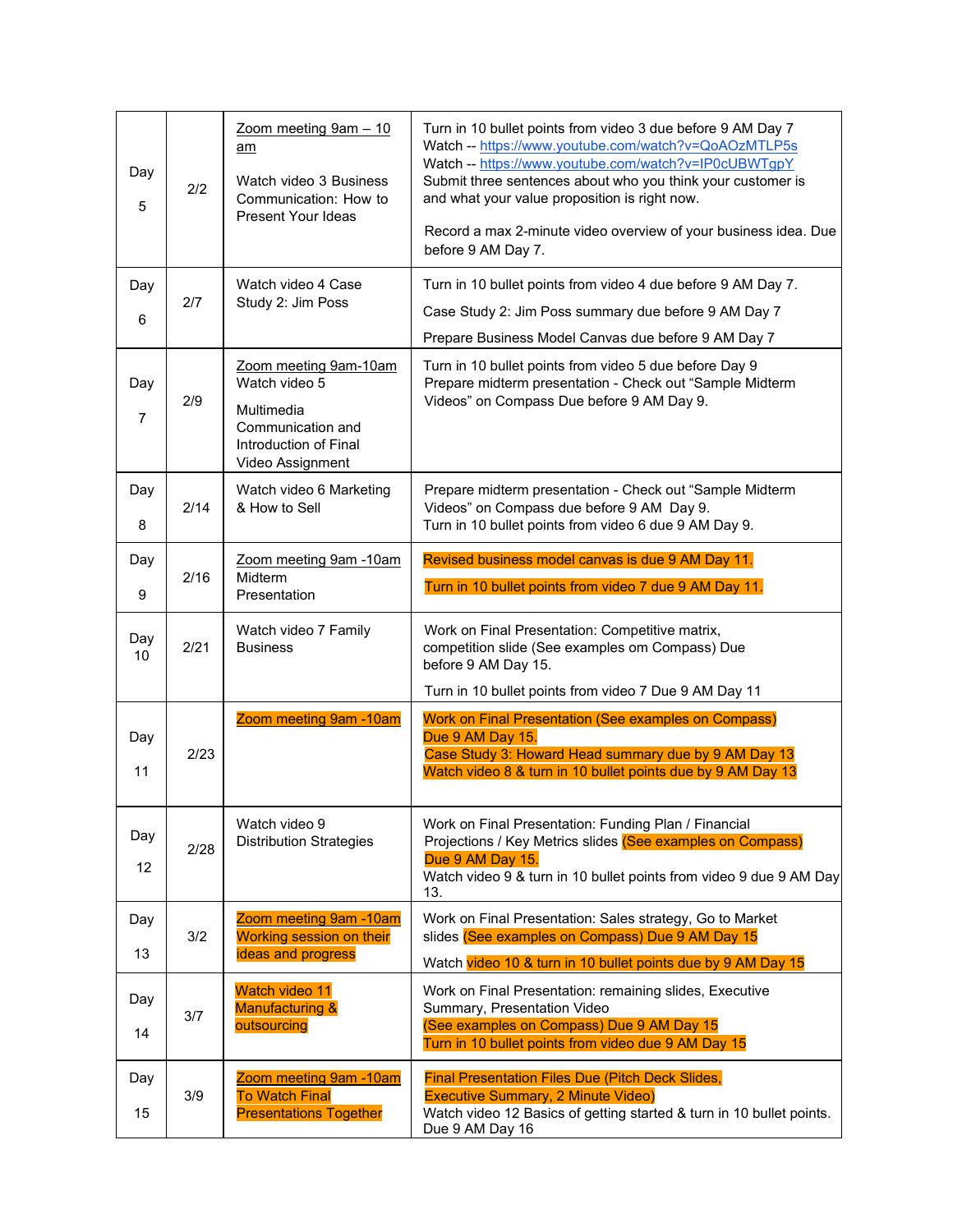|           |      |                                                                                         | from video 12 due 9 AM Day 16 |
|-----------|------|-----------------------------------------------------------------------------------------|-------------------------------|
| Day<br>16 | 3/21 | <b>Zoom meeting 9am -10am</b><br><b>To Watch Final</b><br><b>Presentations Together</b> |                               |

## **COVID**

Following University policy, all students are required to engage in appropriate behavior to protect the health and safety of the community, including wearing a facial covering properly, maintaining social distance (at least 6 feet from others at all times), disinfecting the immediate seating area, and using hand sanitizer. Students are also required to follow the campus COVID 19 testing protocol.

Students who feel ill must not come to class. In addition, students who test positive for COVID 19 or have had an exposure that requires testing and/or quarantine must not attend class. The University will provide information to the instructor, in a manner that complies with privacy laws, about students in these latter categories. These students are judged to have excused absences for the class period and should contact the instructor via email about making up the work.

Students who fail to abide by these rules will first be asked to comply; if they refuse, they will be required to leave the classroom immediately. If a student is asked to leave the classroom, the non- compliant student will be judged to have an unexcused absence and reported to the Office for Student Conflict Resolution for disciplinary action. Accumulation of non-compliance complaints against a student may result in dismissal from the University.

## **Emergency Response Recommendations**

Emergency response recommendations can be found at the following website: [http://police.illinois.edu/emergency-preparedness/. I](http://police.illinois.edu/emergency-preparedness/) encourage you to review this website and the campus building floor plans website within the first 10 days of class. [http://police.illinois.edu/emergency-preparedness/building-emergency-action-plans/.](http://police.illinois.edu/emergency-preparedness/building-emergency-action-plans/)

## **Sexual Misconduct Reporting Obligation**

The University of Illinois is committed to combating sexual misconduct. Faculty and staff members are required to report any instances of sexual misconduct to the University's Title IX Office. In turn, an individual with the Title IX Office will provide information about rights and options, including accommodations, support services, the campus disciplinary process, and law enforcement options.

A list of the designated University employees who, as counselors, confidential advisors, and medical professionals, do not have this reporting responsibility and can maintain confidentiality, can be found here: wecare.illinois.edu/resources/students/#confidential.

Other information about resources and reporting is available here: wecare.illinois.edu.